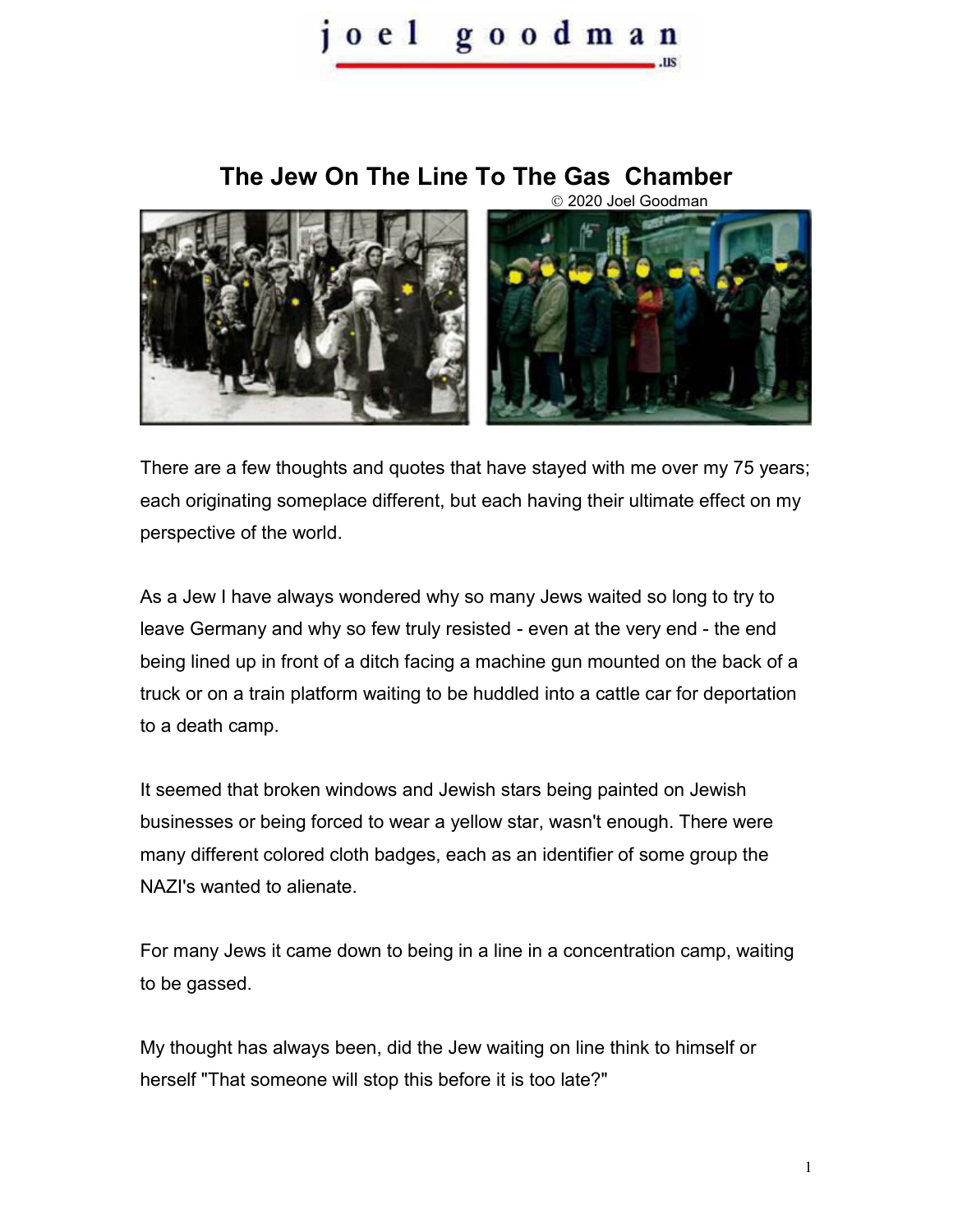I now wonder what my fellow Americans are thinking as radical America hating mobs are taking to the streets, beating on people and burning down neighborhoods. Are we thinking that "Somebody will stop this before it's too late."

In realty, there is only Donald Trump standing in the way of the Globalist terror that has been brought to the US by the very people that brought it to other countries for many years. Yes, this time it is America that the bad actors in CIA, and the Department of State and their hired on NGO's have in their sights.

I remember reading in one of Noam Chomsky's books on Central America the phrase that went something like this: "What makes you think that what the US Government has done to foreign populations it won't do to the domestic population.?"

It was the phrase "Domestic Population" that stood out for me. I suddenly saw the world from a different perspective. I realized that for some people in power the American population was just another population, that could and might someday be a target in their plan. That time is at hand. It has become obvious that the riots and the attacks on American culture, the American way of life and the attacks on our President are orchestrated. They are orchestrated in much the same way that government overthrows have been orchestrated since the Dulles brothers overthrew Mohammad Mosaddegh in 1953.

Back then it was the CIA, DoS and some hired on private actors that were involved. And right through the Colour Revolutions that were orchestrated after the breakup of the Soviet Union, into the Arab Spring and the Ukraine 2014 Maidan Revolution, it was still the CIA, DoS and well funded NGO"s that have run the coups.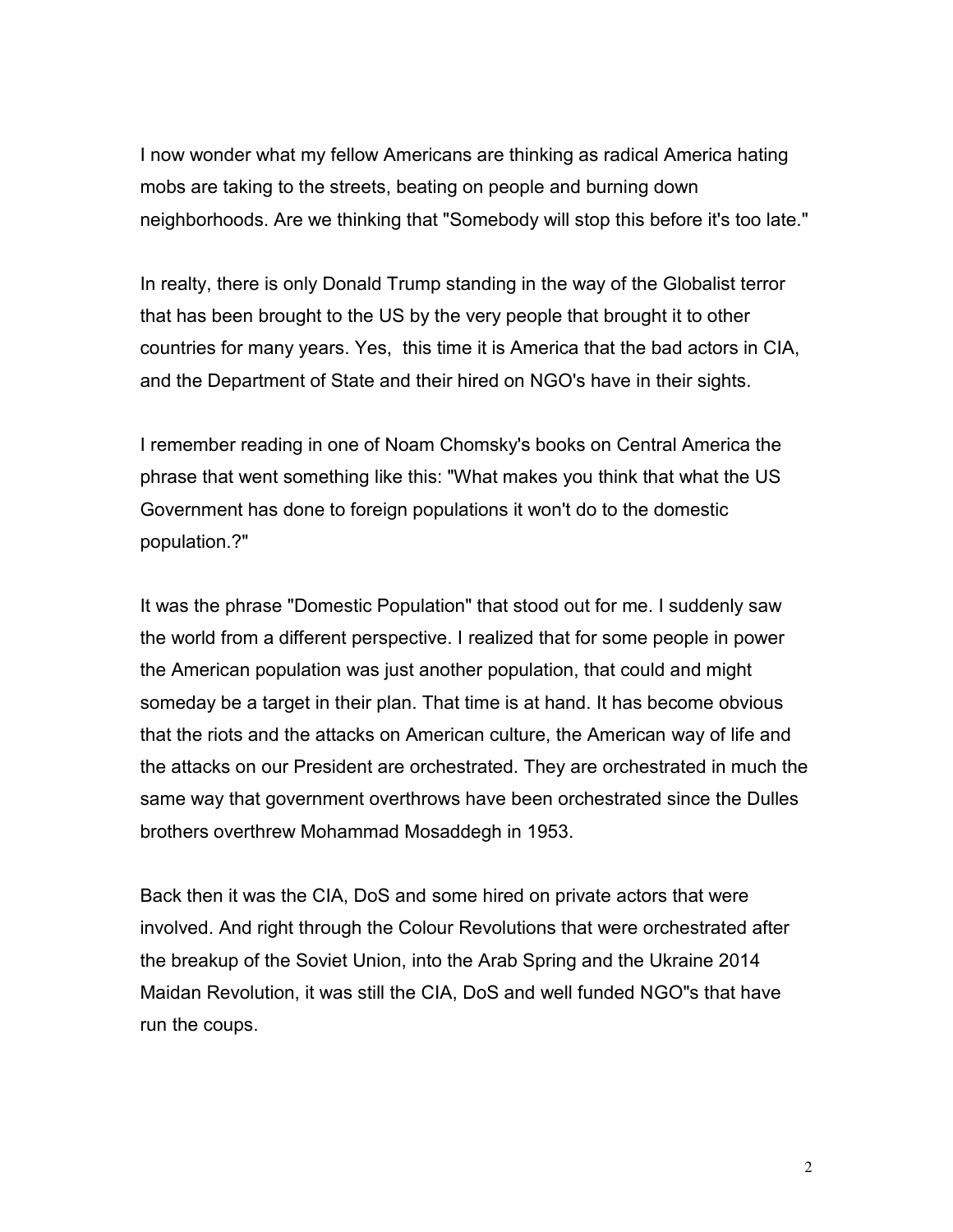Well, the coup being run here is orchestrated much in the same way as the coups that our Deep State players have orchestrated overseas. Many of the same tactics are being used. In fact, many of the same NGO's are involved. We only hear about Soros and his Open Society Funded organizations, but there are more, many more. They are all Globalists, what years before may have been portrayed in a Hollywood movie as an international cartel trying to control the world. The Globalists do run the world - well - almost.

There are those who are resisting the Globalist cabal, those like Donald Trump, and those in Trump's America, and they are listed for elimination. Regardless of how we see the world, and how much we hold up the marvelous US Constitution, we are too much like Neville Chamberlain at Munich waving the Peace Accords, taking the threat too lightly and believing that words can solve the problem. However much we might revere the 'Greatest Generation' that marched out from the farms and bakeries and factories and colleges to fight Fascism, that was more than 80 years ago, and there is no guarantee that today's America will just as boldly march out to meet the current threat.

Americans have become spoiled by the ease with which we have maintained our way of life. We have become smug about our being the greatest nation on Earth. We have become smug about our Liberty. Just because we are free today, does not mean that we will be free tomorrow.

Whether it is Pastor Martin Neimoller lamenting that because he waited until "they" came for him that it was too late, or Patrick Henry asking why his compatriots sat idle while the fighting was already under way, the lessons from history are all around us; and history has not ended. The American Civil War was well under way in places like Bleeding Kansa well before the Confederacy fired on Fort Sumpter.